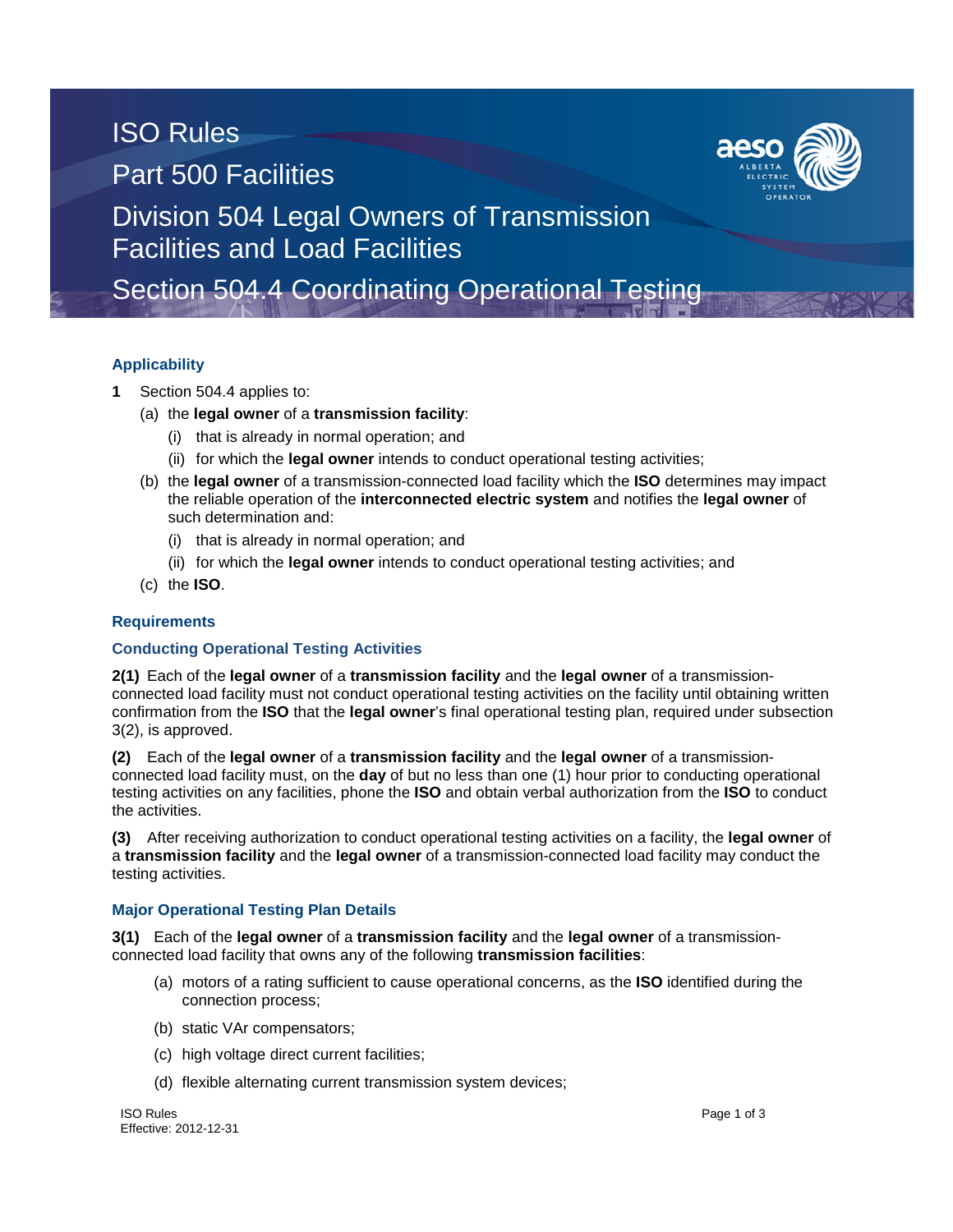# ISO Rules Part 500 Facilities



Division 504 Legal Owners of Transmission Facilities and Load Facilities

Section 504.4 Coordinating Operational Testing

- (e) phase shifting transformers;
- (f) alternating current transmission line series compensation;
- (g) synchronous condensers; or
- (h) energy storage facilities,

must provide its final, written operational testing plans to the **ISO** detailing the proposed date and time of testing, the proposed testing activities, including the expected output, consumption or transfer of **real power** and **reactive power** from the facility to the **interconnected electric system** and over what periods of time.

**(2)** The **legal owner** of a **transmission facility** and the **legal owner** of a transmission-connected load facility that provides final, operational testing plans to the **ISO** under subsection 3(1) must ensure that:

- (a) the **ISO** approves such plans as being able to be implemented without impacting the reliable operation of the **interconnected electric system**; and
- (b) the **legal owner** provides such plans in sufficient time to allow the **ISO** to approve the plans a minimum of fifteen (15) **days** prior to the desired testing date.

## **Unexpected Operational Testing Plan Details**

**4** Each of the **legal owner** of a **transmission facility** and the **legal owner** of a transmissionconnected load facility who desires to perform operational testing in order to recover from an unexpected operational problem must:

- (a) contact the **ISO** by phone to request approval for the testing;
- (b) provide a description of the testing, including the expected output, consumption or transfer of **real power** and **reactive power** from the facility to the **interconnected electric system** and over what periods of time;
- (c) not initiate the testing until obtaining verbal approval from the **ISO**; and
- (d) phone the **ISO** to advise when the testing is complete.

### **Changes to Approved Testing Activities**

**5(1)** The **ISO** may amend or suspend any testing activities it has already approved, based on real time **reliability** requirements of the **interconnected electric system** and necessary **ISO** operational flexibility, and it may do so by providing written or verbal notice to the **legal owner** of the facility.

**(2)** Each of the **legal owner** of a **transmission facility** and the **legal owner** of a transmission-connected load facility may suspend its testing activities by giving verbal notice to the **ISO**.

**(3)** Each of the **legal owner** of a **transmission facility** and the **legal owner** of a transmission-connected load facility may amend its testing activities by making a verbal request to the **ISO** and obtaining verbal

ISO Rules Page 2 of 3 Effective: 2012-12-31